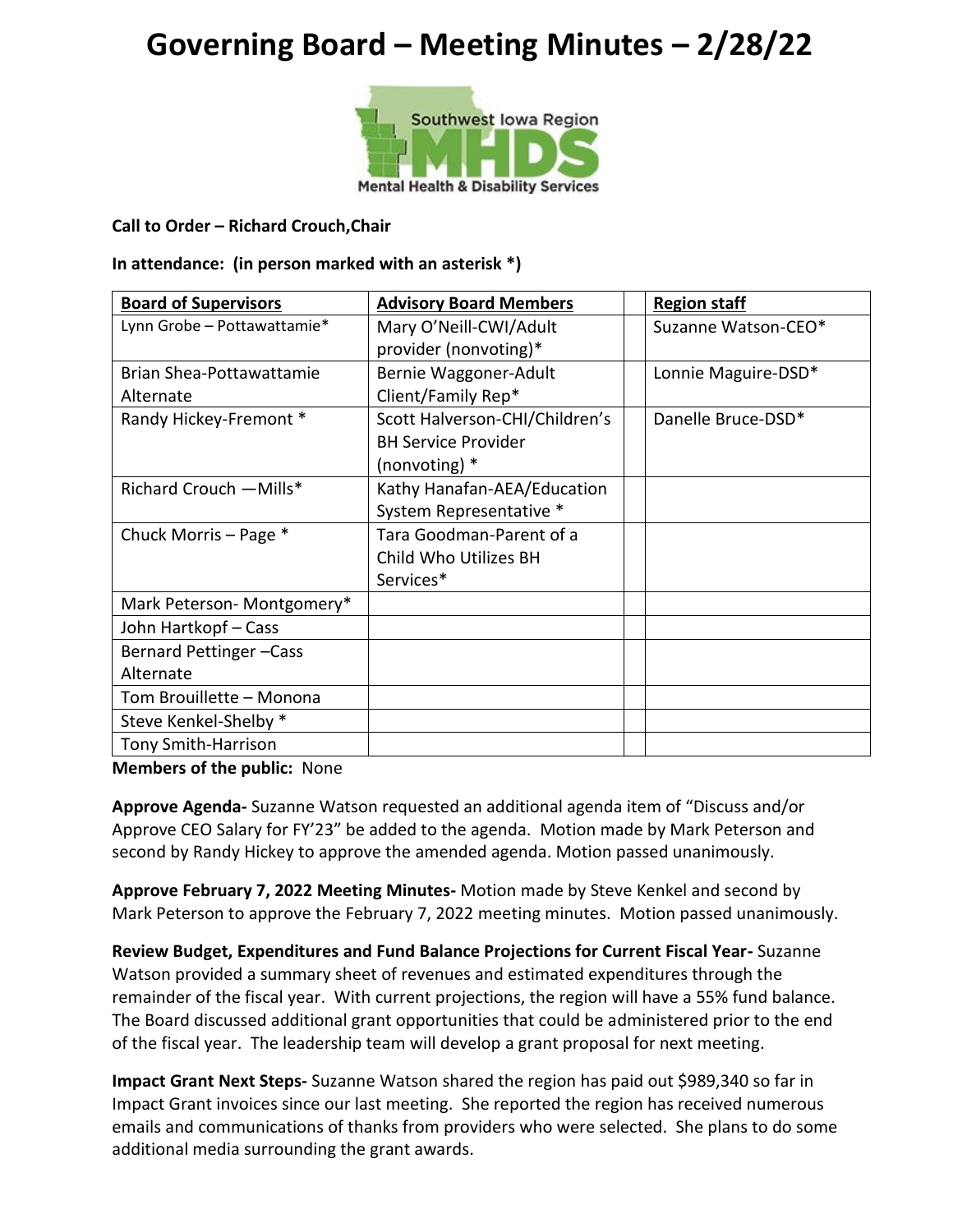**Approve FY22 Amended Service and Budget Plan-** Suzanne Watson shared the changes in budget line items needed to amend the Service and Budget Plan. Changes reflect unanticipated increases in spending, as well as increases due to region grants. Motion made by Chuck Morris and second by Steve Kenkel to approve the amended FY22 Service and Budget Plan. Motion passed unanimously.

**Discuss and/or Approve Administrative Policy for County Occupancy Costs-**Suzanne Watson presented a policy on county occupancy by the region. The region has staff located in Shelby, Pottawattamie, Montgomery, and Page counties. The policy would allow for counties with office space to be reimbursed annually. Motion made by Steve Kenkel and second by Kathy Hanafan to approve the Administrative Policy for County Occupancy Cost Reimbursement. Motion passed unanimously.

**Discuss and/or Approve Administrative Policy for Payroll Reimbursement-** Suzanne Watson shared that a small committee met to discuss payroll reimbursement procedures after July 1, when no county funds will go into the mental health regional system. The committee was made up of Steve Kenkel, Chuck Morris, Richard Crouch, Lynn Grobe, Pottawattamie HR staff, and region leadership. After exploring different options, the committee agreed that aligning all region employees under one employer of record was preferred. This would streamline operations as well as align all employees (except CEO) under the Pottawattamie County pay structure. Pottawattamie County has similar 28E's with some other entities, and HR indicated this could be presented to the Pottawattamie County Board. Under the new policy and if approved by Pottawattamie county, all region employees would be employed through Pottawattamie County. Motion made by Steve Kenkel and second by Chuck Morris to approve the Payroll Reimbursement to Employer of Record administrative policy. Motion passed unanimously.

**Discuss and/or Approve CEO Salary for FY23-** Suzanne Watson reported that in order to estimate her wage for FY23 in the budget, a decision regarding her FY23 salary will need to be made in the near future. Per a study completed in Pottawattamie County in 2021, Watson's salary was lower than the study's recommendation. The group discussed Watson's longevity with the region as well as community services, and comparable salaries of CEO's in regions across the state. After discussion, motion was made by Randy Hickey and second by Mark Peterson to approve Watson's salary for FY23 at \$112,000. Motion passed unanimously.

**Legislative Update-** Danelle Bruce provided a report of current legislation of interest, including SF2331, SF2216, SF2314, SF 2195 and HF 2137. Information on contacting Dan Dawson (senator- Pottawattamie) was discussed regarding SF 2195 and HF 2137 (Loan Reimbursement program). As of now, mental health professionals in Pottawattamie and Mills counties would be excluded from participating in loan reimbursement.

**Region Service and other provider updates:** Lonnie Maguire reported that service coordination had 32 referrals (4 SOAR) in February. There were also 27 CAN referrals and 26 mental health court clients. Danelle Bruce reported the Jail Service Coordination program had 48 reach outs in February, which includes individuals receiving mental health services in the jail as well as those identifying a mental health concern upon booking.

## **Open Discussion/Comment from Board Members-** None

**Public Comment/Discussion-** None

### **Upcoming Important Dates:**

Next Governing Board meeting**:** March 28, 2022